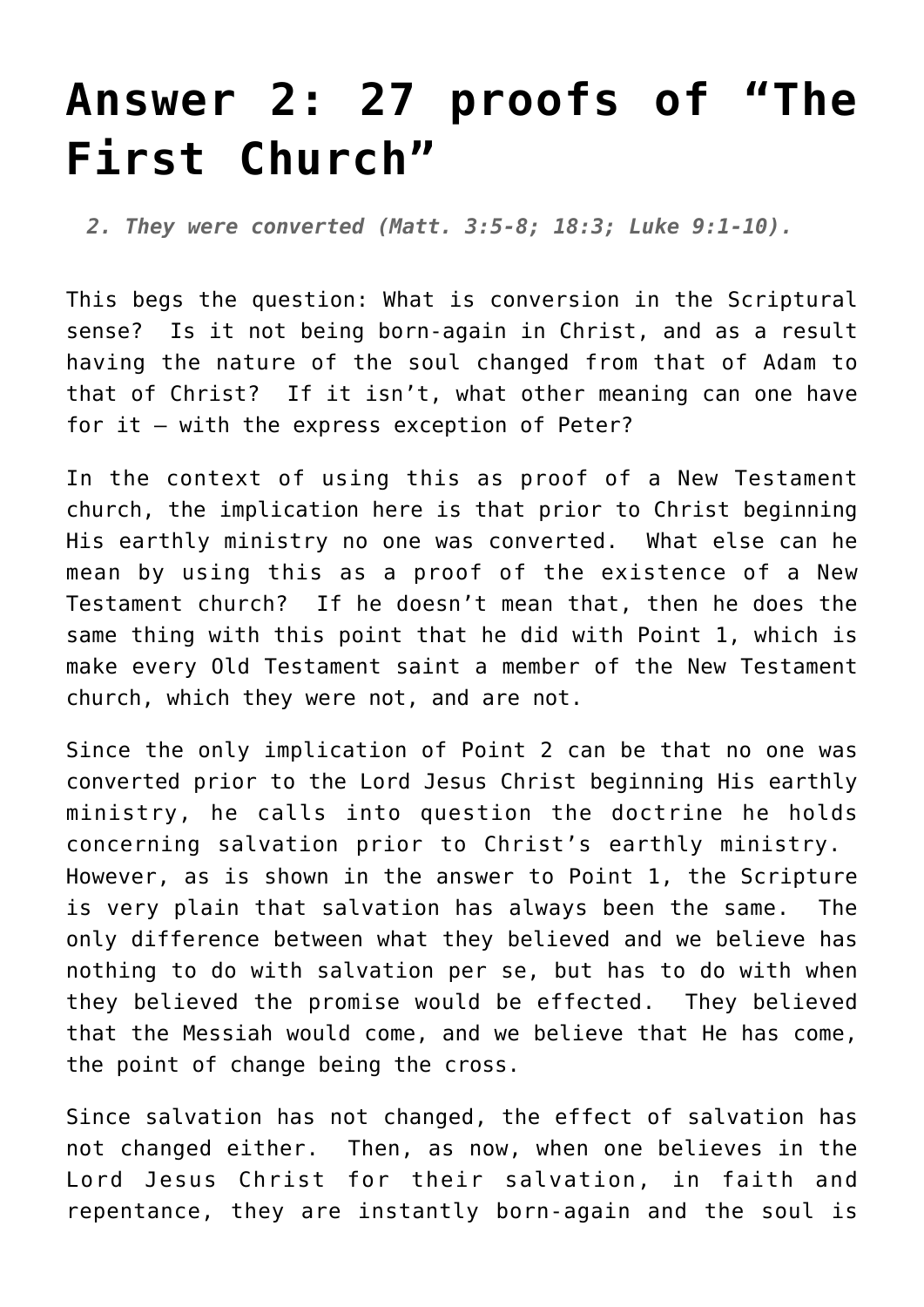transformed from unrighteousness, to righteousness, from being of Adam and in Adam, to being of Christ and in Christ.

In examining the Scriptures S.E. Anderson uses to support his supposition we find that, that it is most likely that he meant salvation by grace through faith was not available prior to John the Baptist's appearance:

Then went out to him Jerusalem, and all Judaea, and all the region round about Jordan, And were baptized of him in Jordan, confessing their sins. But when he saw many of the Pharisees and Sadducees come to his baptism, he said unto them, O generation of vipers, who hath warned you to flee from the wrath to come? Bring forth therefore fruits meet for repentance: . . . *(Matthew 3:5-8)*

And said, Verily I say unto you, Except ye be converted, and become as little children, ye shall not enter into the kingdom of heaven. *(Matthew 18:3)*

Then he called his twelve disciples together, and gave them power and authority over all devils, and to cure diseases. And he sent them to preach the kingdom of God, and to heal the sick. And he said unto them, Take nothing for *your* journey, neither staves, nor scrip, neither bread, neither money; neither have two coats apiece. And whatsoever house ye enter into, there abide, and thence depart. And whosoever will not receive you, when ye go out of that city, shake off the very dust from your feet for a testimony against them. And they departed, and went through the towns, preaching the gospel, and healing every where. Now Herod the tetrarch heard of all that was done by him: and he was perplexed, because that it was said of some, that John was risen from the dead; And of some, that Elias had appeared; and of others, that one of the old prophets was risen again. And Herod said, John have I beheaded: but who is this, of whom I hear such things? And he desired to see him. And the apostles, when they were returned, told him all that they had done. And he took them, and went